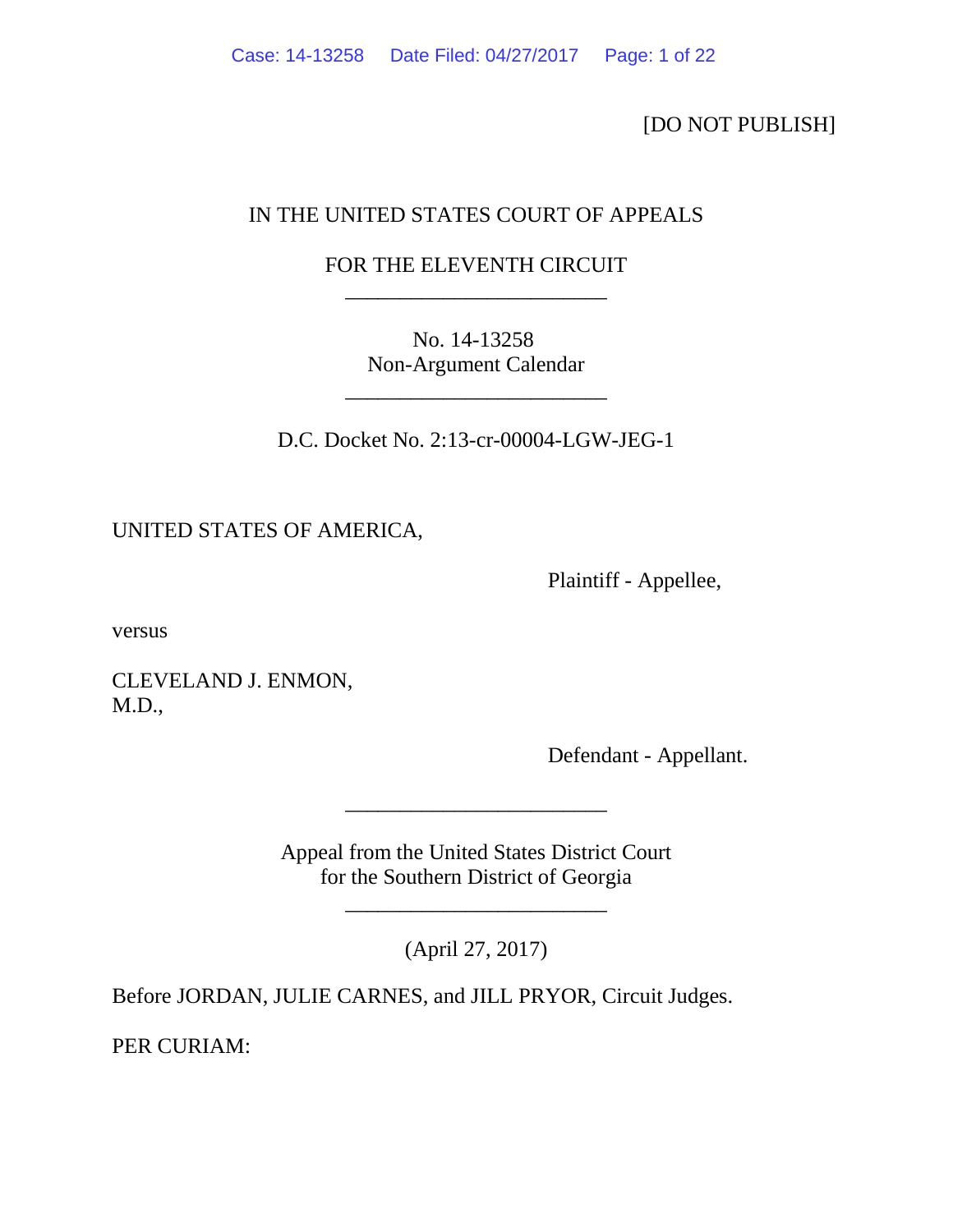#### Case: 14-13258 Date Filed: 04/27/2017 Page: 2 of 22

Dr. Cleveland Enmon was charged with 92 federal crimes arising from his nine-month participation in two Georgia pain management clinics that purportedly operated as "pill mills." Dr. Enmon appeals his convictions and 240-month sentence for conspiracy to unlawfully dispense controlled substances in violation of 21 U.S.C. §§ 841(b)(1)(C) and 846, unlawful dispensation of controlled substances in violation of §§  $841(a)(1)$ , (b)(1)(C), (b)(1)(E), and (b)(2), and money laundering in violation of 18 U.S.C. §§ 1957(a) and (b)(1).

Dr. Enmon raises four arguments on appeal. First, he asserts that the district court plainly erred (a) by instructing the jury that his good faith belief that he was acting in the usual course of professional practice was irrelevant and (b) by giving the jury a general verdict form. Second, he challenges the district court's decision to allow him to represent himself at trial and at sentencing. Third, he claims that the government presented insufficient evidence regarding the standard of medical care in Georgia. Finally, he argues that his 240-month sentence was substantively unreasonable. After careful review of the record and the parties' briefs, we affirm.

## **I**

Because we write for the parties, we assume their familiarity with the underlying record and recite only what is necessary to resolve this appeal.

In May of 2011, Dr. Enmon was hired to work for a pain management clinic called Brunswick Wellness operated by his then-supervisor, Ronald Colandrea.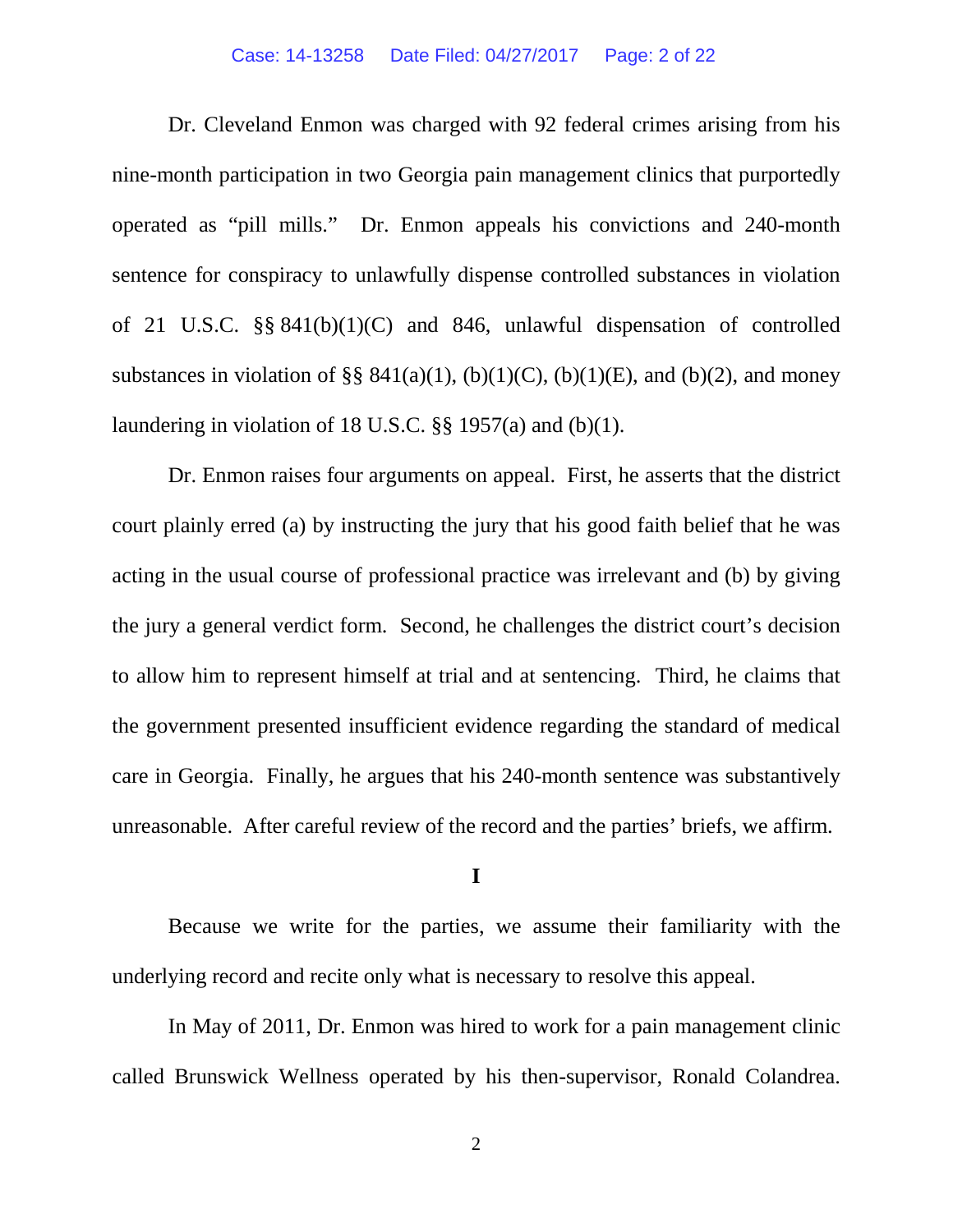Brunswick Wellness was a cash-only facility with little to no medical equipment, and employed doctors who were primarily responsible for issuing prescriptions. During Dr. Enmon's short employment at Brunswick Wellness, the clinic was the subject of an ongoing investigation following a local pharmacist's complaints about the clinic's practices. $<sup>1</sup>$  $<sup>1</sup>$  $<sup>1</sup>$ </sup>

Undeterred by the Drug Enforcement Agency's raid of Brunswick Wellness in July of 2011, Dr. Enmon opened a new clinic called Ocean Care in another part of Georgia just weeks later. Dr. Enmon was the only doctor at Ocean Care and he personally issued handwritten prescriptions, charging customers \$275 per visit. Local pharmacists subsequently reported that Ocean Care was issuing an inordinate amount of prescriptions and surrounding businesses complained about large lines and loitering outside the clinic. In October of 2011, the DEA raided Ocean Care and seized certain files and money orders. But Dr. Enmon remained open for business through December of 2011.

Dr. Enmon was then arrested and charged with 92 federal counts of unlawfully dispensing controlled substances, conspiracy, and money laundering stemming from his employment at Brunswick Wellness and his operation of Ocean Care. Concerned with his erratic behavior at a preliminary bond hearing, a

<span id="page-2-0"></span><sup>&</sup>lt;sup>1</sup> Customer records from Brunswick Wellness revealed that, in a 51-day period, Dr. Enmon saw 1,098 patients on 2,166 visits and wrote approximately 7,883 prescriptions for over 600,000 medications including Roxicodone (a brand of the generic drug oxycodone) and Xanax.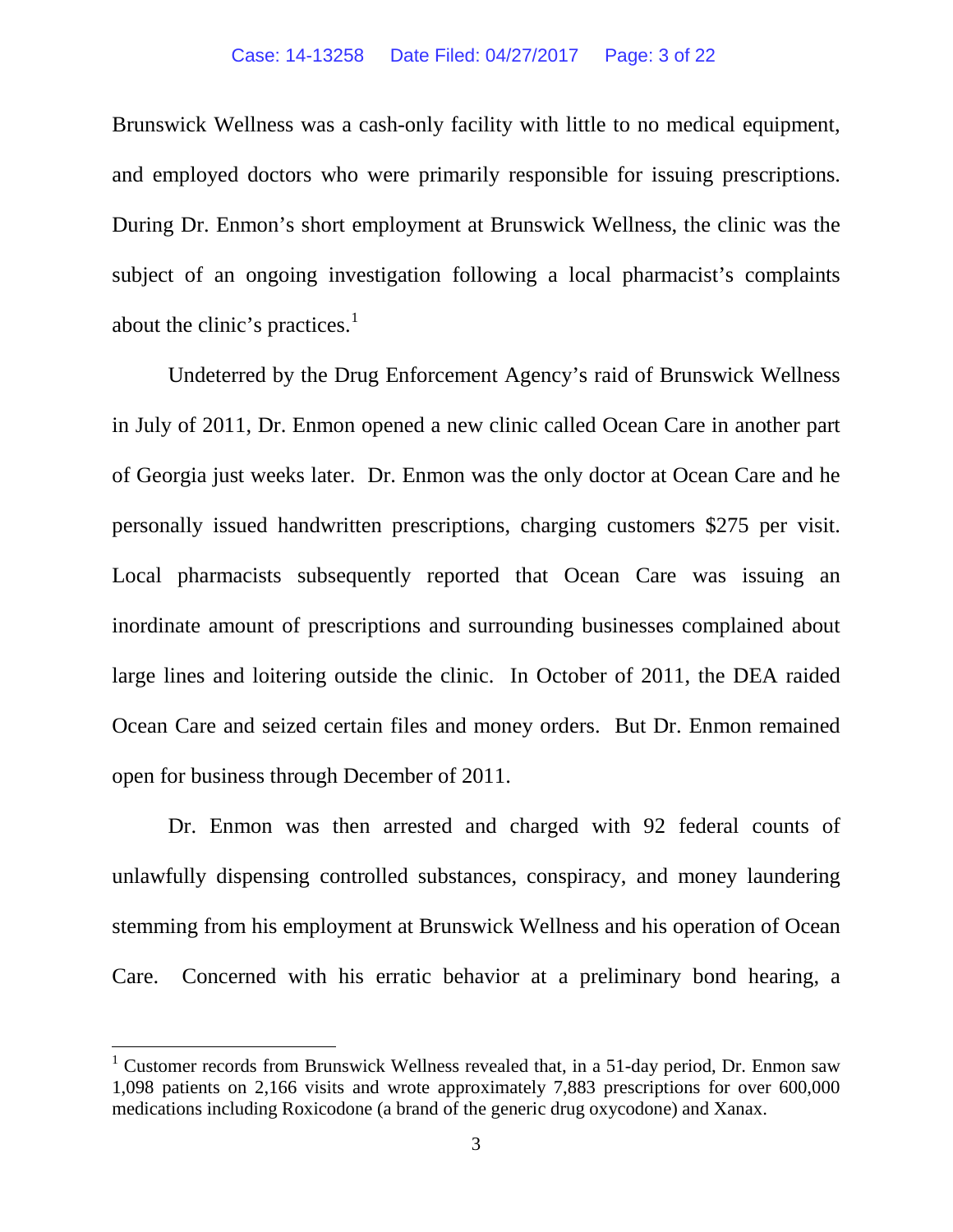#### Case: 14-13258 Date Filed: 04/27/2017 Page: 4 of 22

magistrate judge ordered a mental evaluation of Dr. Enmon to determine whether he was competent to stand trial. A forensic psychologist concluded that Dr. Enmon was competent to stand trial despite his "grandiose sense of self-importance" and that his uncooperative behavior was not based on delusion or mental illness, but rather an attempt to avoid the legal process.

After the mental evaluation, Dr. Enmon expressed his desire to waive counsel and proceed *pro se*. During a preliminary *Faretta*[2](#page-3-0) hearing before a magistrate judge, Dr. Enmon's attorney led the questioning about his age, education, and familiarity with the legal process, and the judge warned Dr. Enmon about the dangers of self-representation. Following the hearing, the magistrate judge granted Dr. Enmon's request, and Dr. Enmon signed a written waiver acknowledging that he "knowingly, intelligently, and voluntarily" elected to waive counsel, and that standby counsel had been appointed.

At a pretrial hearing before the district court two months later, Dr. Enmon was similarly asked about his intention to waive counsel and reminded of the intricacies and dangers of self-representation in a federal criminal trial. The district court conducted a second *Faretta* hearing to ensure that Dr. Enmon's decision was knowing and voluntary. In pertinent part, the district court expressed

<span id="page-3-0"></span> <sup>2</sup> *Faretta v. California*, 422 U.S. 806 (1975).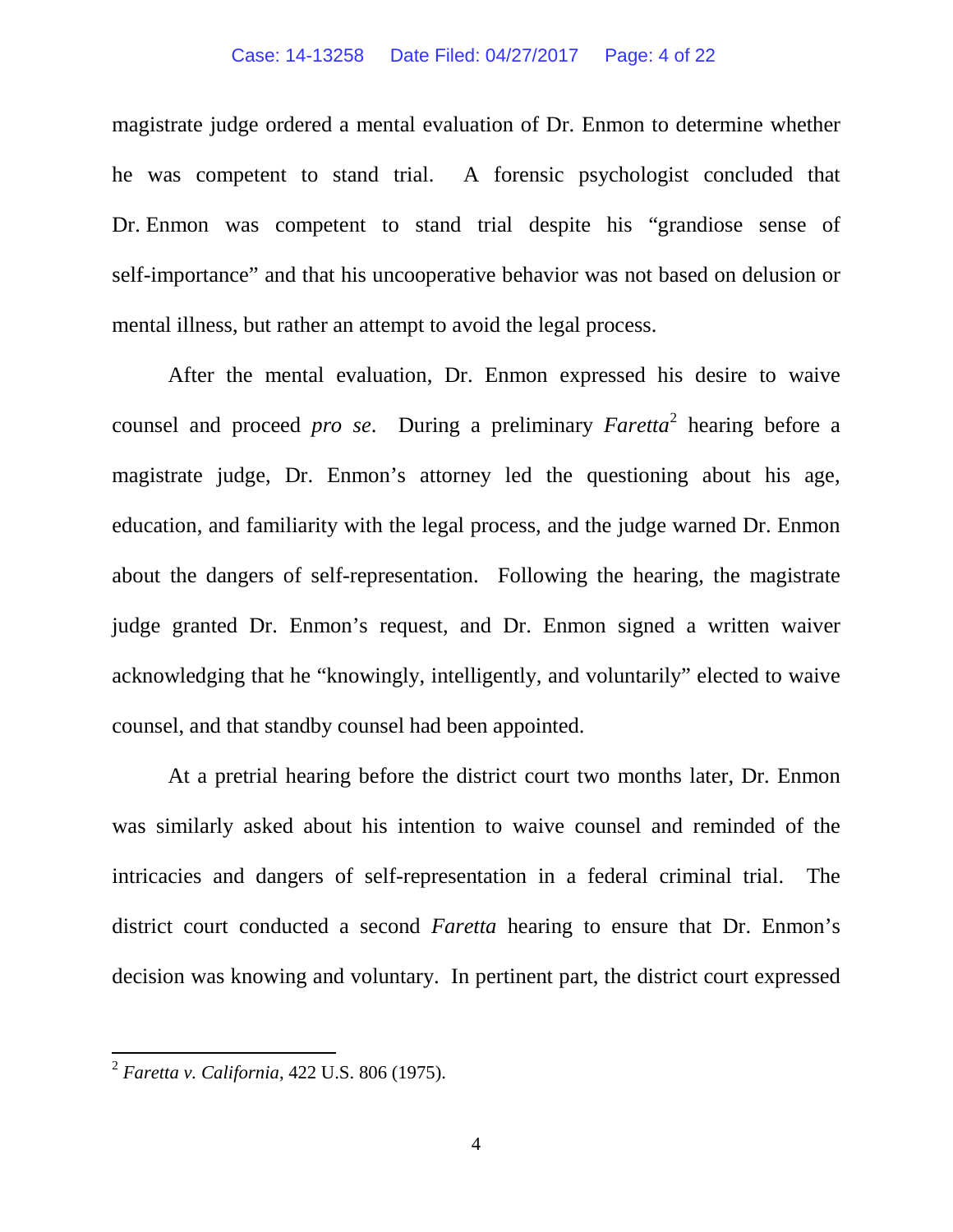its concern as to whether Dr. Enmon understood the risks of self-representation by

giving the following warning:

Although the Magistrate Judge has covered this with you, I feel that it is my obligation to cover it with you as well, and that is to make sure you know that a trial of a federal criminal case here in this court is a complex matter in which training and experience come to bear, in particular, the training and experience that a trained and experienced trial attorney would have. Although you have the right to proceed *pro se*, it is, nevertheless, my obligation to hold you to the Rules of Criminal Procedure and the Rules of Evidence as they apply in federal court. I must tell you that even extremely intelligent people, like yourself, find themselves hamstrung, to some extent, if they are not extremely familiar with the Rules . . . because even if you do not know them, I still must apply them. In fact, as a *pro se* litigant, you are entitled to no greater leeway or no special treatment.

Tr. of Pretrial Conference, D.E. 123, at 7–8.

The district court asked Dr. Enmon if he understood and he replied that he did. *See id.* The district court went on to describe court and trial procedures in detail, including that Dr. Enmon could lose his opportunity to proceed *pro se* for disrupting the trial or disregarding the rules of the court. After indicating that standby counsel would be available at all times, the district court went over jury selection and the procedure for opening statements, witness presentation, Dr. Enmon's right to testify, and final arguments.

In response, Dr. Enmon maintained that he was highly educated, intelligent, and had experience representing himself in a previous criminal matter and in an administrative hearing with the DEA. Moreover, Dr. Enmon stated for a second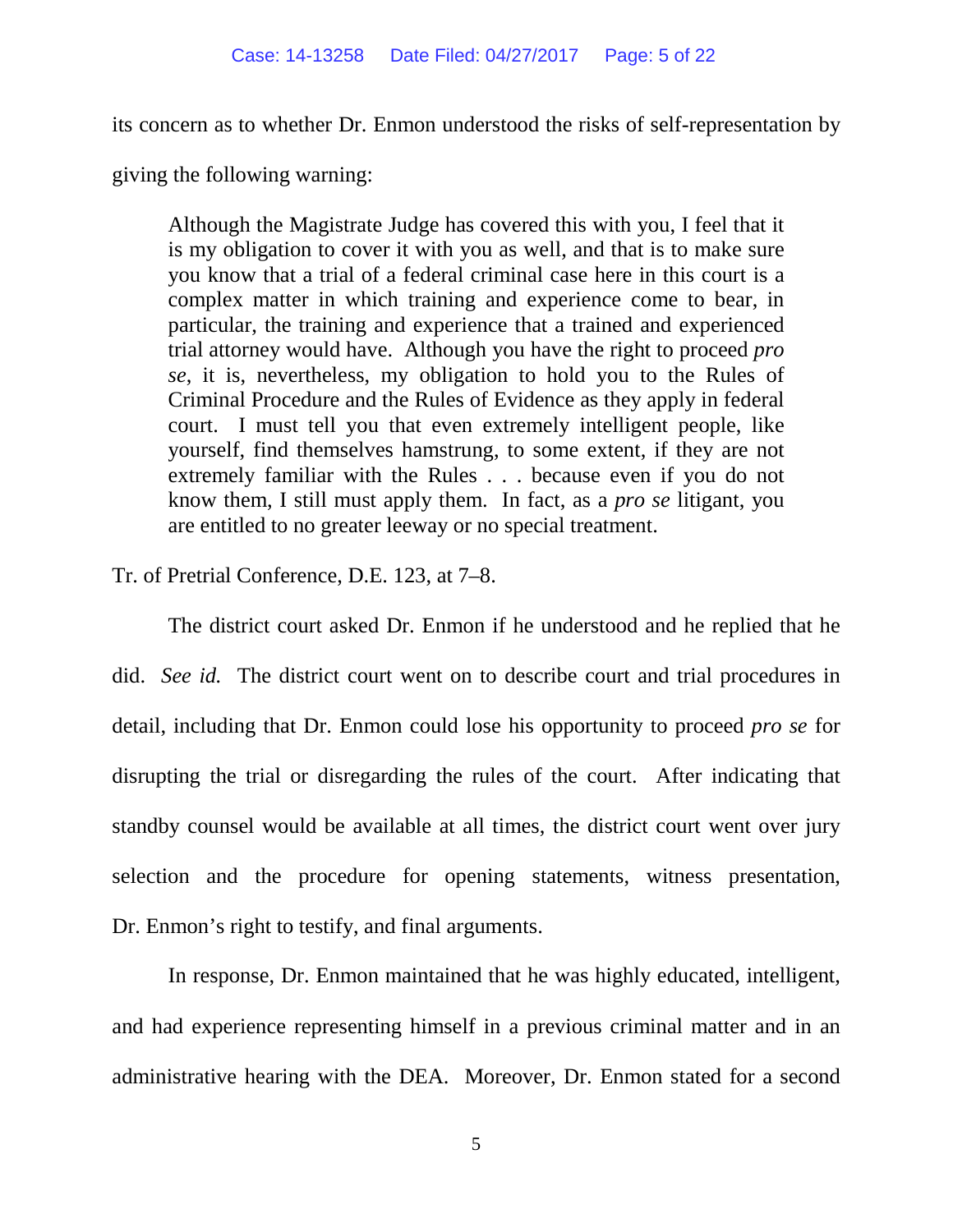time that he understood the severity of the charges against him and the possible penalties. The district court then granted Dr. Enmon's request to waive counsel.

At trial, 28 witnesses testified about Brunswick Wellness, Ocean Care, and Dr. Enmon's medical practices at both clinics. The previous owner of Brunswick Wellness, Mr. Colandrea, and the clinic's former manager testified for the government and admitted that they intended to run a "pill mill" from the start. Other lay witnesses included the clinic's former employees, Dr. Enmon's patients, doctors who also treated Dr. Enmon's patients, and investigating agents. These witnesses discussed the nature of the clinics and indicated that most (if not all) of the prescriptions Dr. Enmon issued followed inadequate medical examinations.

The district court instructed the jury as to the elements of the crimes charged against Dr. Enmon. In relevant part, the court instructed the jury that Dr. Enmon's good faith belief was irrelevant to the *mens rea* element for the unlawful dispensation of controlled substances charge because the jury had to determine from an objective standpoint whether Dr. Enmon issued prescriptions in the usual course of professional practice. The jury later returned a verdict finding Dr. Enmon guilty on all 92 counts.

After trial, Dr. Enmon requested that counsel be reappointed for sentencing. But Dr. Enmon disagreed with a sentencing memorandum prepared by his attorney (and its reference to the mental evaluation and report) and asked that the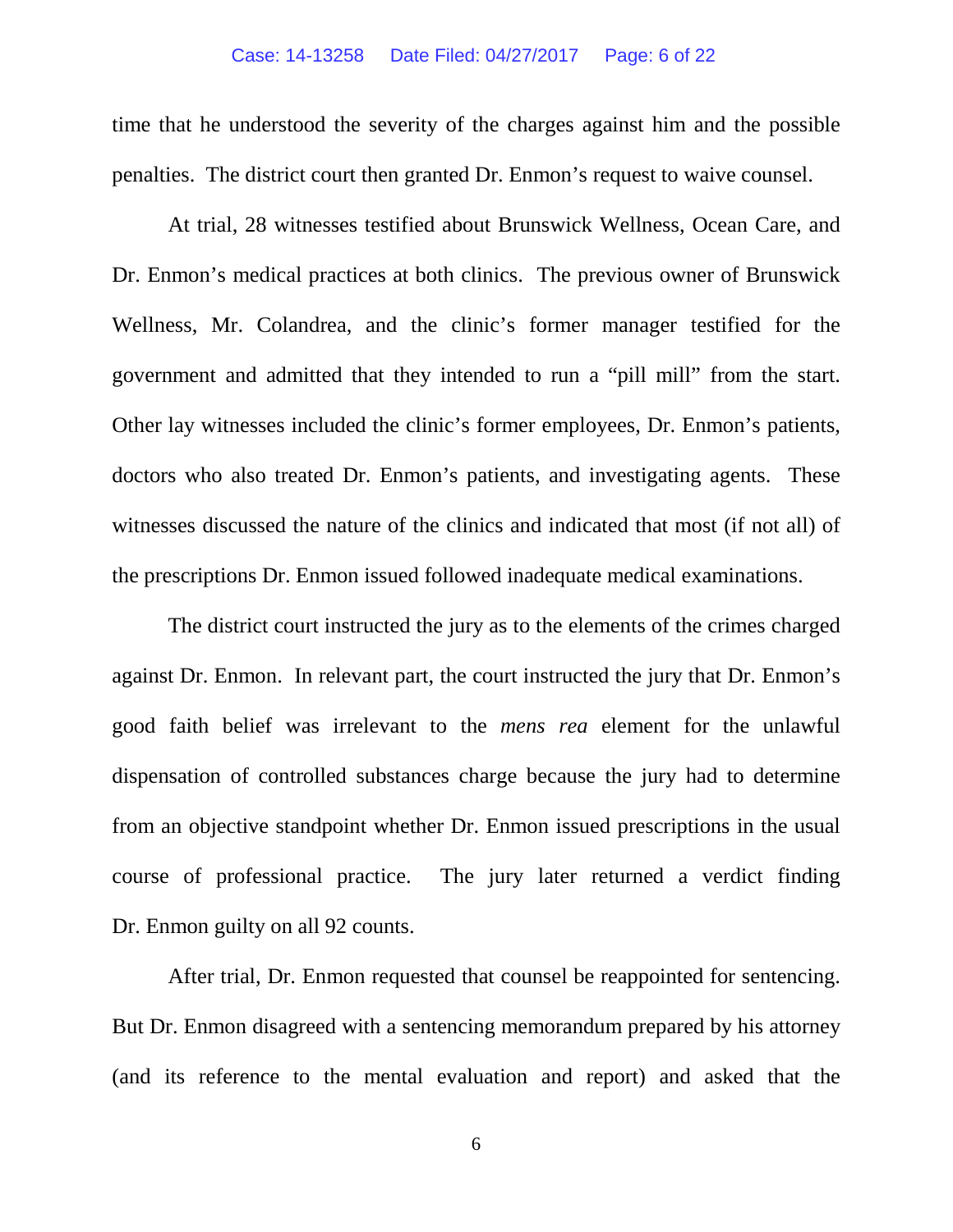memorandum be withdrawn and that counsel be excused. Following a third *Faretta* colloquy, the district court granted Dr. Enmon's request to proceed *pro se*. The district court then varied below the government's requested sentence and the advisory guidelines, and it imposed a 240-month sentence. Dr. Enmon now appeals.

### **II**

Dr. Enmon concedes that our review of his challenges to the jury instructions and the general verdict form is for plain error because he failed to object in the district court. *See United States v. Moriarty*, 429 F.3d 1012, 1018–19 (11th Cir. 2005). We have described plain error review as a "daunting obstacle," *see United States v. Pielago*, 135 F.3d 703, 708 (11th Cir. 1998), because a defendant must show that "there is (1) error, (2) that is plain, and (3) that affects substantial rights." *Moriarty*, 429 F.3d at 1019. "[I]f all three requirements are met, it is still within [our] discretion whether to correct the forfeited error." *Pielago*, 135 F.3d at 708. The burden of establishing that an error affected substantial rights "is anything but easy[,]" and it ultimately requires a defendant to show that the error affected the outcome of the proceedings below. *See United States v. Rodriguez*, 398 F.3d 1291, 1299 (11th Cir. 2005).

The Controlled Substances Act prohibits a physician from "knowingly or intentionally" dispensing controlled substances, *see* 21 U.S.C. § 841(a)(1), but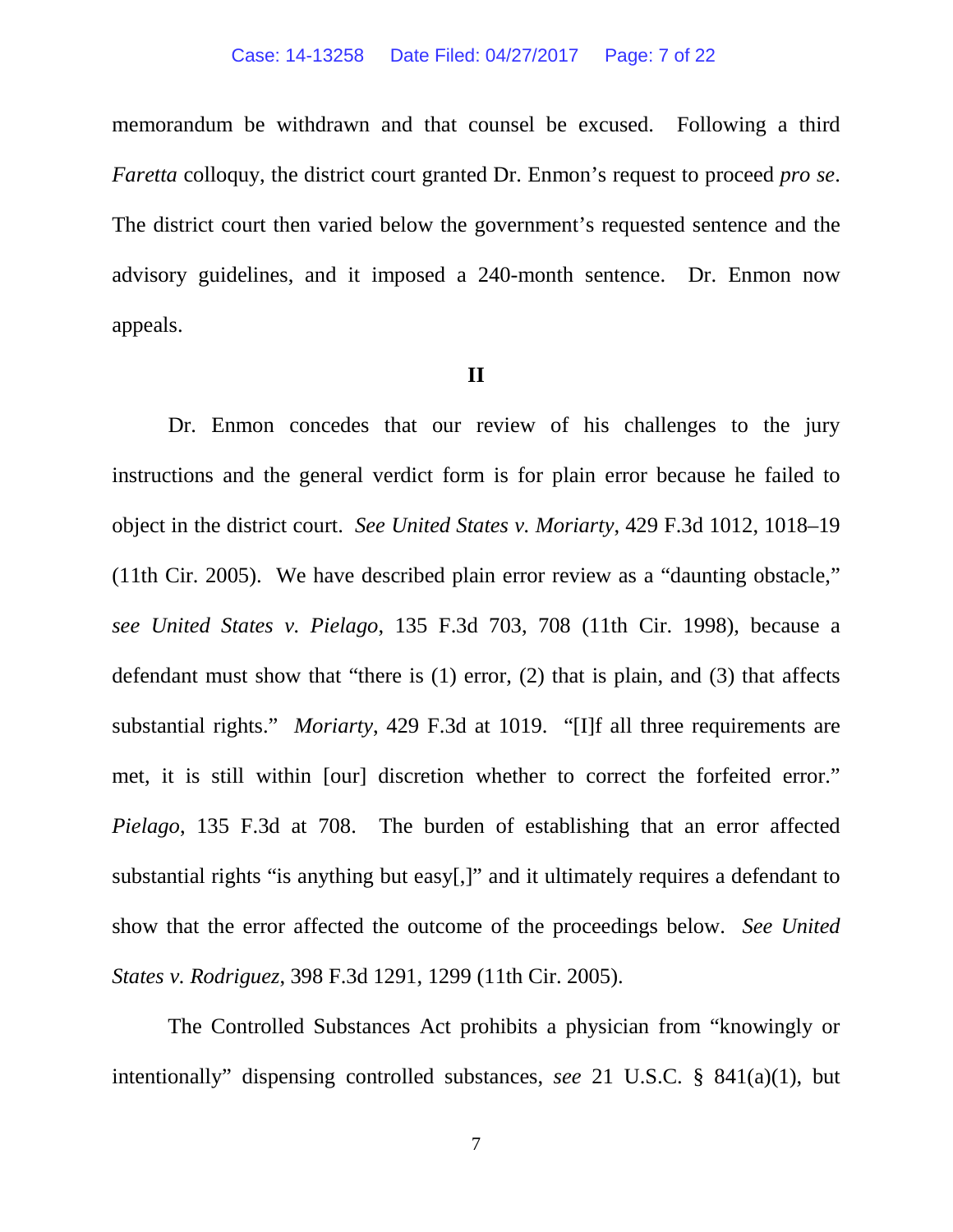allows registered practitioners to dispense certain controlled substances with a valid prescription. *See* § 829(a)-(b). A prescription for a controlled substance is unlawful if a medical practitioner issues it without a legitimate medical purpose or outside of the "usual course of his professional practice." *See* 21 C.F.R. § 1306.04(a). We have held that a jury must determine from an objective standpoint whether a prescription was issued in the usual course of professional practice—that is, we look to whether the doctor's practice was "in accordance with a generally-accepted standard of medical practice." *See United States v. Merrill*, 513 F.3d 1293, 1306 (11th Cir. 2008).

Dr. Enmon acknowledges that the district court correctly described the elements of an offense under §  $841(a)(1)$ , but claims it committed plain error by instructing the jury that his good faith belief was irrelevant to its determination of whether he had issued prescriptions in the "usual course of his professional practice." In pertinent part, the district court gave the following instruction:

Whether the Defendant acted outside the usual course of professional practice is to be judged *objectively* by reference to standards of medical practice generally recognized and accepted in the United States. Therefore, whether the Defendant had a good faith belief that he dispensed a controlled substance in the usual course of his professional practice is irrelevant.

However, whether the Defendant acted without a legitimate medical purpose depends on the Defendant's *subjective* belief about whether he was dispensing the controlled substance for a legitimate medical purpose. Therefore, in order for the Government to establish that the Defendant was acting without [a] legitimate medical purpose, the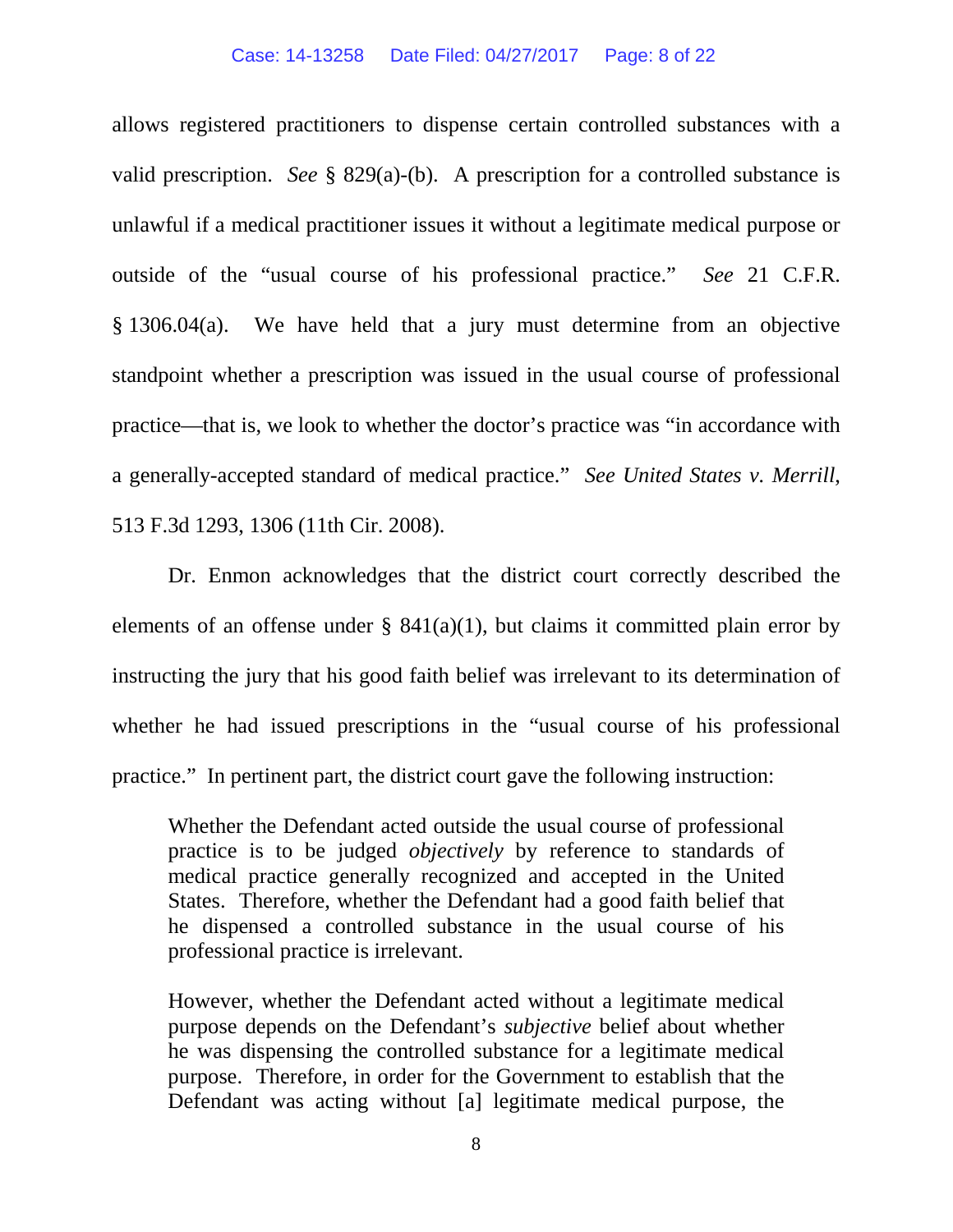Government must prove beyond a reasonable doubt that the Defendant did not subjectively believe that he was dispensing the controlled substance for a legitimate medical purpose.

Tr. of Trial Proceedings, D.E. 127, at 168 (emphasis added).

In support of his argument, Dr. Enmon primarily relies on our decision in *United States v. Tobin*, 676 F.3d 1264 (11th Cir. 2012). Dr. Enmon is correct that we observed in *Tobin* "that our precedent has not always been clear in specifying the standpoint from which a jury is to determine whether a prescription was 'issued . . . by an individual practitioner acting in the usual course of his professional practice.'" *Id.* at 1282 (citation omitted). We described the confusion by reviewing two prior cases where we held that a doctor's behavior "must be judged by an 'objective standard[,]' . . . [y]et . . . approved a charge that instructed the jury to consider whether the defendant had a 'good faith' belief that he was prescribing medicine" in line with that objective standard. *See id*. Even in light of that discrepancy, we held that our precedents, when "read . . . to form a coherent whole[,] . . . stand for the proposition that a jury must determine from an *objective* standpoint whether a prescription is made in the 'usual course of professional practice.'" *See id.* at 1282–83 (citations omitted).

Dr. Enmon misinterprets our analysis in *Tobin*, however, to mean that his good faith belief *was* relevant under the objective standard the jury was required to employ. The problem is that Dr. Enmon misses our ultimate conclusion in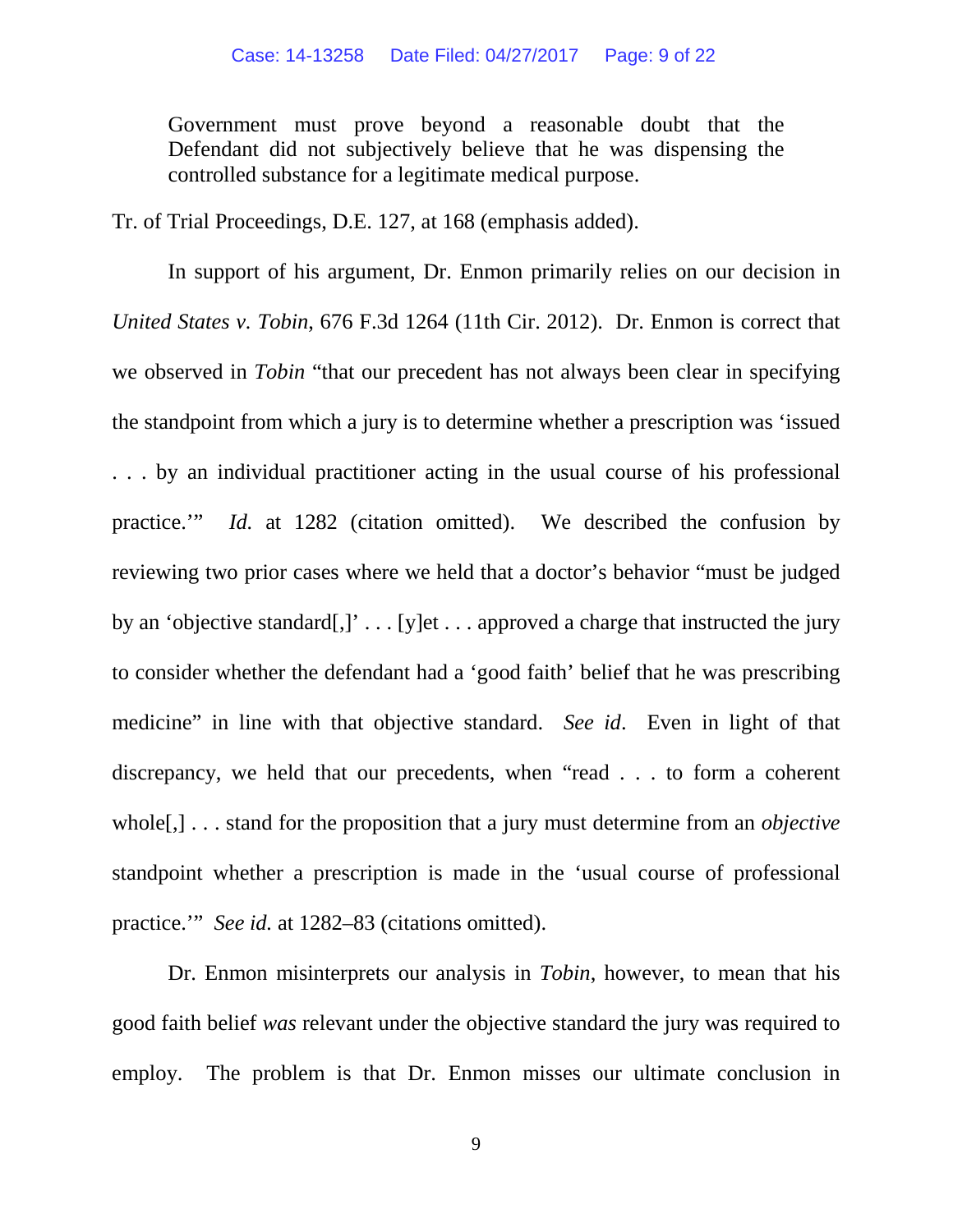*Tobin*—in that case, we affirmed the district court's rejection of the defendants' proposed jury instructions with regard to their "subjective beliefs that they were acting in the usual course of professional practice . . . because [the instructions] did not provide 'a correct statement of the law.'" *Id.* at 1283.

To the extent Dr. Enmon's subjective belief was relevant to the jury's decision, the district court correctly (and favorably) explained that whether Dr. Enmon dispensed controlled substances "for a legitimate medical purpose" could be viewed from a subjective standpoint. Dr. Enmon's argument that we have never (unequivocally) held that good faith is irrelevant to the objective standard required for the "usual course of his professional practice" analysis, without more, does not support a finding of plain error here.<sup>[3](#page-9-0)</sup>

In addition, Dr. Enmon argues that the jury's general verdict form violated his due process rights under the Fifth Amendment because the district court was required to give the jury a special verdict form for each of the substantive counts. Dr. Enmon admits that he consented to the general verdict form, but argues that by listing the requirements for the *mens rea* element separately, the district court prevented the jury from reaching a unanimous verdict.

Specifically, Dr. Enmon claims that the district court erred by informing the jury that it could find he acted "knowingly and intentionally" by either issuing

<span id="page-9-0"></span><sup>&</sup>lt;sup>3</sup> In any event, Dr. Enmon does not attempt to explain how the court's jury instruction impacted his substantial rights or the course of the proceedings below. *See Moriarty*, 429 F.3d at 1019.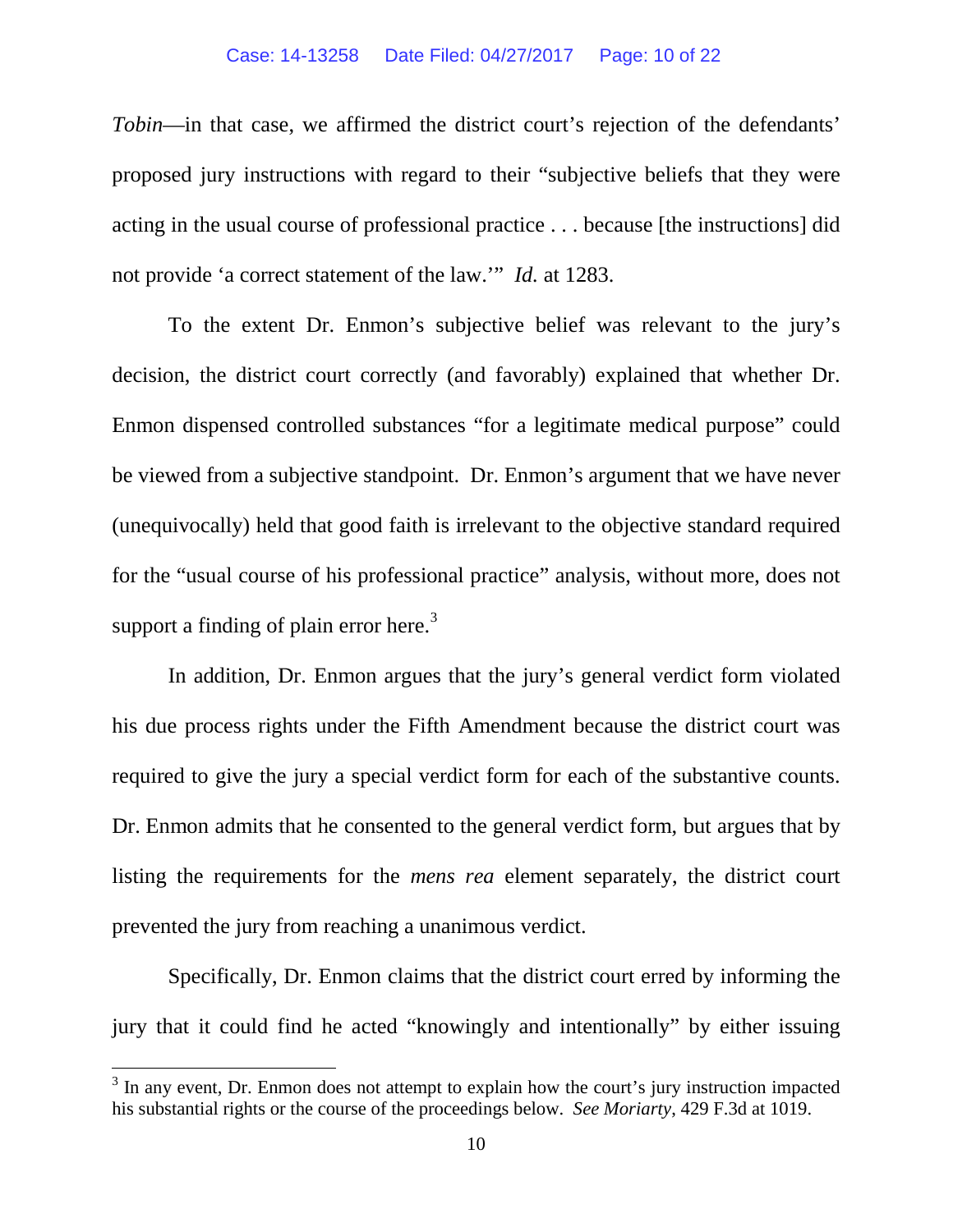#### Case: 14-13258 Date Filed: 04/27/2017 Page: 11 of 22

prescriptions outside the usual course of professional practice or not for a legitimate purpose. The sole case upon which Dr. Enmon relies, *Schad v. Arizona*, 501 U.S. 624 (1991), does not support his argument. In *Schad*, the Supreme Court considered a general verdict instruction related to a state's first-degree murder statute that listed three alternative ways to commit the crime. *See id.* at 629–30. Writing for a plurality of the Court, Justice Souter recognized that "legislatures frequently enumerate alternative means of committing a crime without intending to define separate elements or separate crimes[,]" *see id.* at 636, and rejected the petitioner's due process challenge to his conviction under instructions that did not require the jury to agree on one of the alternative means. *See id.* at 643–45.

Here, the district court correctly instructed the jury that it could find Dr. Enmon guilty only if all of the elements were proven beyond a reasonable doubt. *See United States v. Griffin*, 705 F.2d 434, 437 (11th Cir. 1983) (noting that a special verdict form is often "disfavored" in criminal trials and is unnecessary where a court instructs a jury that they "would have to agree on all essential elements of the offense" charged). Dr. Enmon has therefore not established that the jury instruction or the special verdict form affected his substantial rights or the outcome of the proceedings below.

#### **III**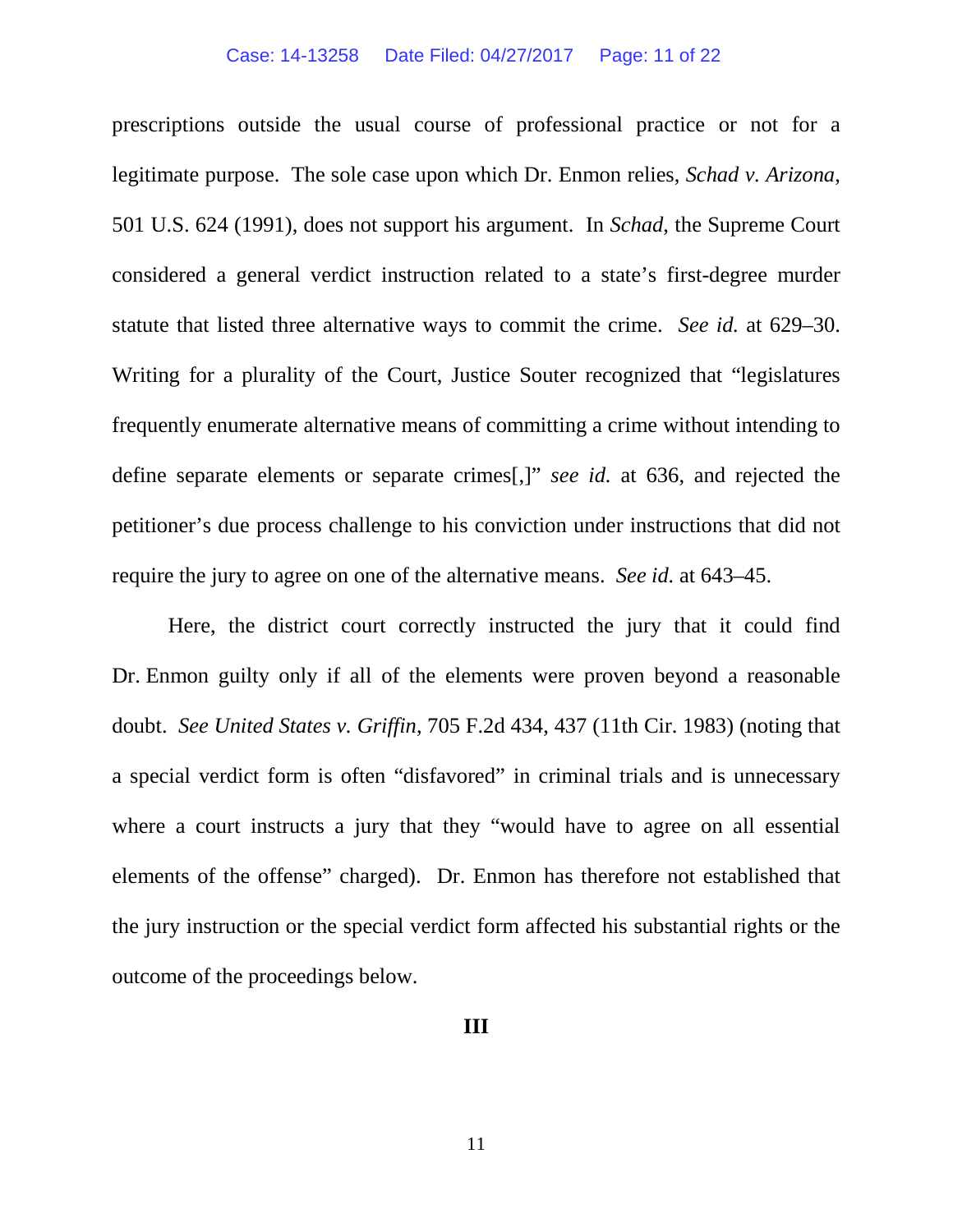A district court's conclusion that a defendant has validly waived his right to counsel is a mixed question of law and fact that we review *de novo*. *See United States v. Cash*, 47 F.3d 1083, 1088 (11th Cir. 1995). When a defendant asserts his or her constitutional right to self-representation, "[t]he ultimate test is not the trial court's express advice, but rather the defendant's understanding" of the risks of self-representation. *Fitzpatrick v. Wainwright*, 800 F.2d 1057, 1065 (11th Cir. 1986). We have described several factors that impact a defendant's knowing and voluntary waiver of counsel including, but not limited to, a defendant's age, health, and education, a defendant's contact with an attorney prior to trial, a defendant's "knowledge of the nature of the charges and the possible penalty he [i]s subject to if convicted," a defendant's familiarity with courtroom procedure, and whether standby counsel is appointed and available to assist during the defendant's trial. *See id.* at 1065–66.

Dr. Enmon first argues that his standby counsel's leading questions about his age, education, professional experience, knowledge of the criminal charges, and lack of formal legal training during the initial *Faretta* hearing prevented the magistrate judge from having a meaningful discussion about the pitfalls of self-representation. Although it may have been better for the judge to conduct the initial questioning, the inquiry turns on whether those factors establish that a defendant understands the risks of self-representation. *See Fitzpatrick*, 800 F.2d at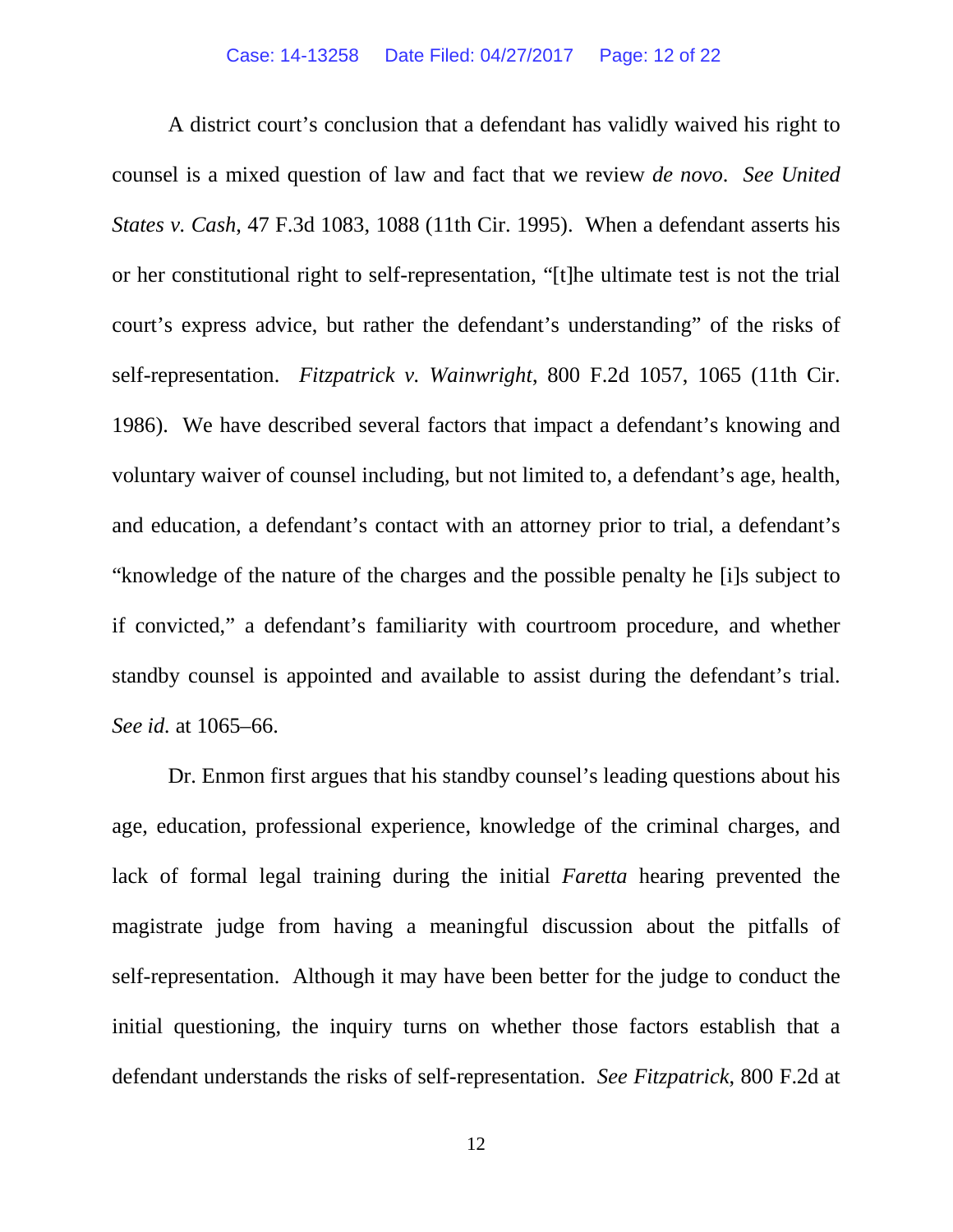#### Case: 14-13258 Date Filed: 04/27/2017 Page: 13 of 22

1065. Moreover, the judge took time after the attorney's questions to expressly advise Dr. Enmon that it is unwise to waive counsel and that a trained lawyer could better represent him, "just as it would be unwise for any person trained in law to try to practice medicine upon themselves." Tr. of *Faretta* Hearing, D.E. 45, at 16. The judge then warned Dr. Enmon that he was not familiar with court procedures or the rules of evidence and asked him again if he still wanted to proceed *pro se*. Dr. Enmon said that he did, and the judge indicated that standby counsel would be available. Dr. Enmon confirmed that he had made his decision freely and without improper influence, and he signed a written waiver.

Two months later, Dr. Enmon appeared for a pretrial hearing before the district court. Although the district court referred to the initial hearing before the magistrate judge, it stated its intention to conduct a second *Faretta* hearing. Like the magistrate judge, the district court gave Dr. Enmon a detailed, express warning about the dangers of self-representation in a complex federal criminal trial. The district court also considered Dr. Enmon's education and experience, confirmed that Dr. Enmon understood the charges and possible penalties, described the trial process in detail, clarified that standby counsel is not "co-counsel," and asked standby counsel to guide Dr. Enmon on direct examination and cross-examination of witnesses. Tr. of Pretrial Conference, D.E. 123, at 5–10, 12–14, 37.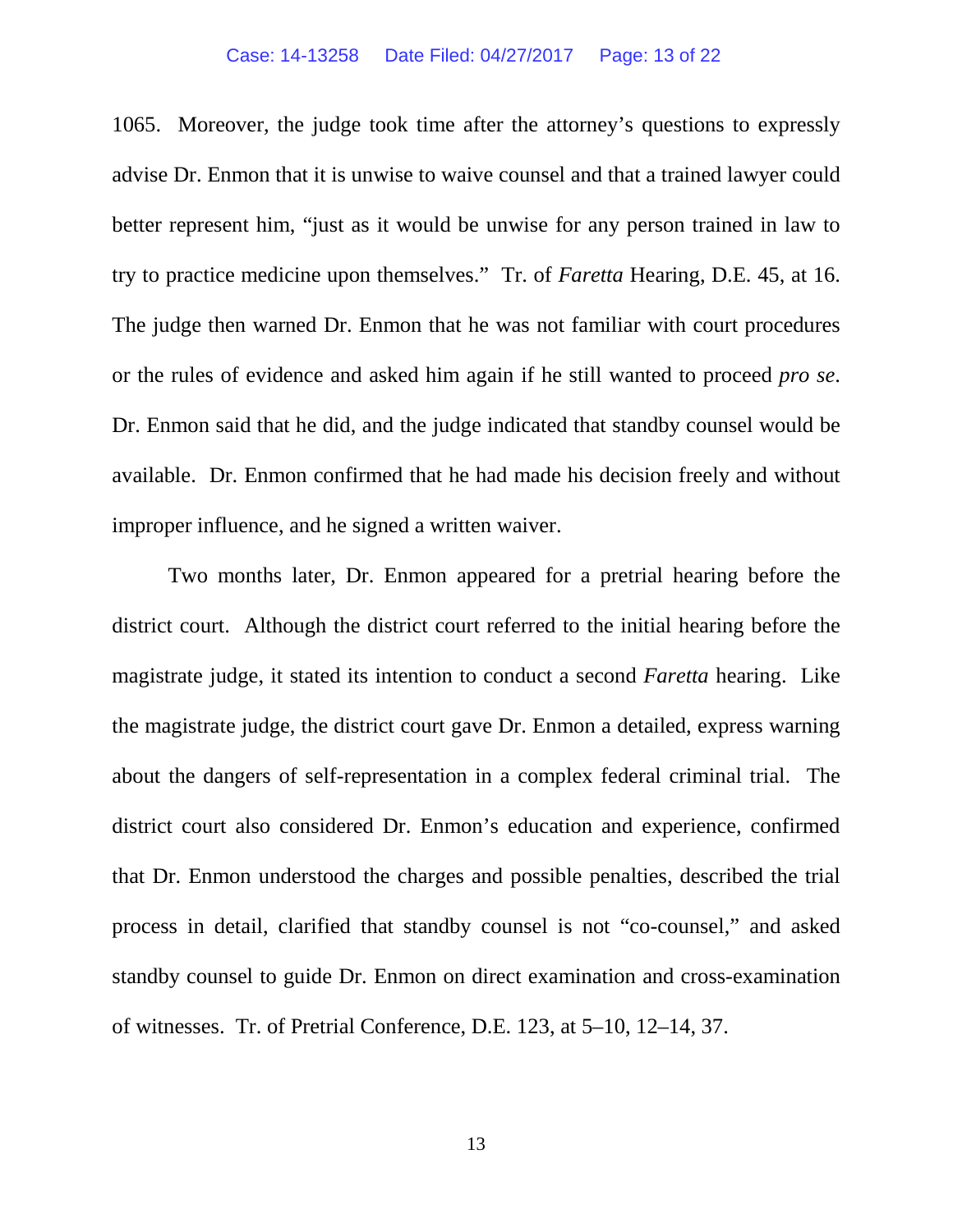#### Case: 14-13258 Date Filed: 04/27/2017 Page: 14 of 22

Although Dr. Enmon agrees that an adequate waiver "depends on the particular facts and circumstances of each case," *see* Br. of Appellant at 64, his primary argument is that the colloquy in the district court closely resembled the inadequate *Faretta* hearing in *Cash*, 47 F.3d at 1088. But the *Faretta* colloquies in this case are distinguishable in important ways. First, in *Cash*, the district court granted the defendant's request to proceed *pro se* "on the *very day* of the trial." *Id.* (emphasis in original). Second, the court in *Cash* failed to consider defendant's knowledge of the charges and potential penalties he faced or his familiarity with courtroom procedure and evidentiary rules. *See id*. Lastly, and significantly, the district court "generally discouraged self-representation and made some inquiry into [the defendant's] reasons for wishing to represent himself" instead of conducting a searching inquiry to confirm that the waiver was made knowingly and intelligently. *Id.* Unlike the district court in *Cash*, both the magistrate judge and district court here—in two separate hearings that occurred before trial conducted a thorough inquiry to ensure that Dr. Enmon understood the risks of the self-representation.

As to the sentencing hearing, Dr. Enmon claims that the district court granted his request to proceed *pro se* after only a brief exchange. *See* Br. of Appellant at 15. But this claim is refuted by the record. The district court expressly stated that "[a]lthough, conceivably, [it] could travel on the prior *Faretta*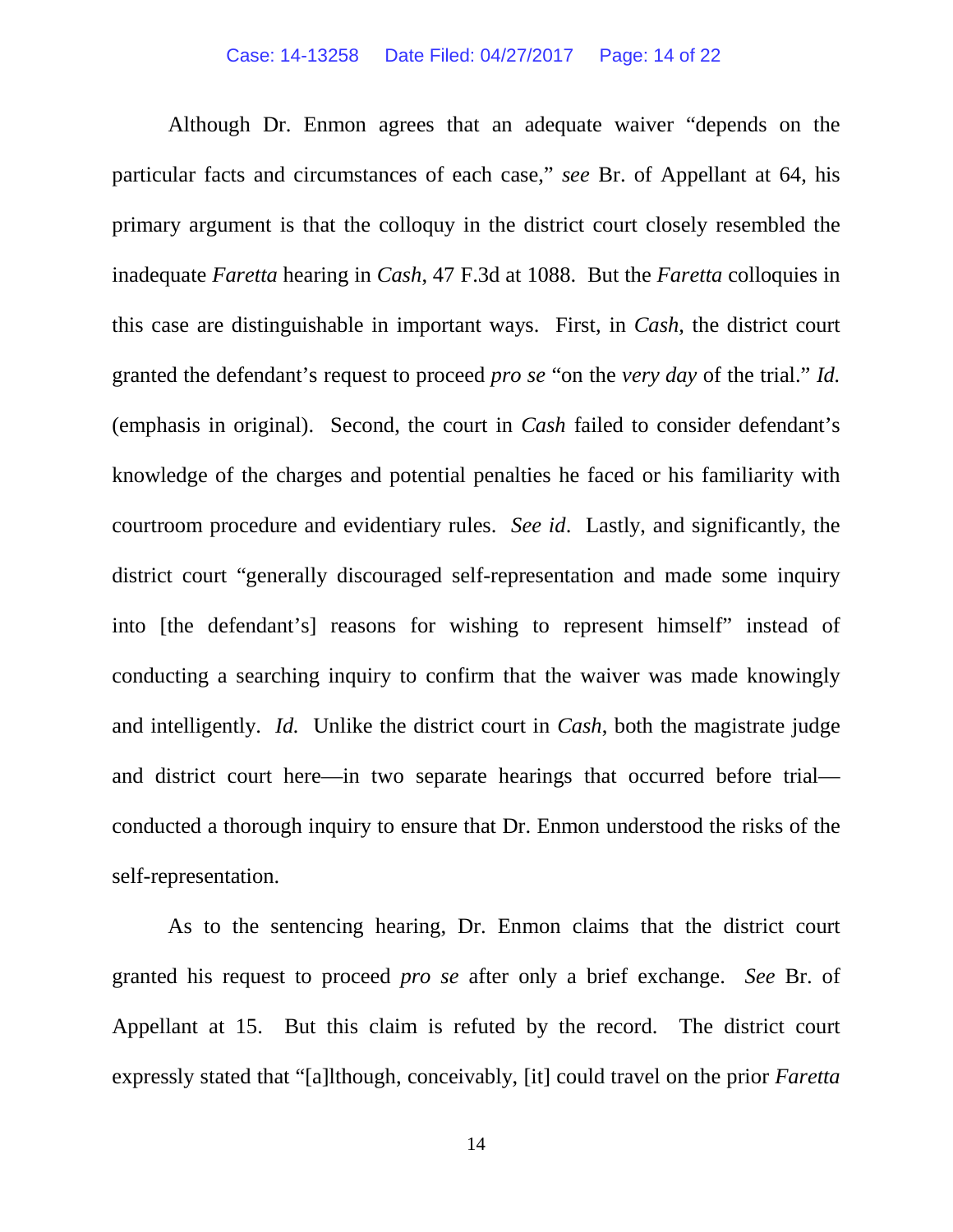hearing," the court decided it would instead "reinstitute certain questions and make sure that, again, at this juncture . . . [Dr. Enmon's] decision [wa]s made knowingly, intelligently, and voluntarily." Tr. of Sentencing Hearing, D.E. 128, at 7. In the same way it had done before trial, the district court explained that Dr. Enmon would be treated as an attorney, held to the rules of procedure, and that Dr. Enmon faced "very stiff penalties" at the sentencing proceeding. *Id.* at 8–9. The district court then asked whether Dr. Enmon had reviewed the presentence investigation report and discussed it with his attorney and whether Dr. Enmon understood that the PSI had recommended a sentence of 360 months' imprisonment, while the advisory guidelines recommended up to 16,260 months' imprisonment. *See id.* at 9. The district court then confirmed that Dr. Enmon was well-educated and that he had represented himself during trial and on previous occasions. Finally, the district court warned Dr. Enmon again that a trained lawyer could better represent him and asked Dr. Enmon if he understood the disadvantages of choosing to represent himself. Dr. Enmon responded, for a third time, that he understood and that he wanted to exercise his constitutional right to self-representation. *See id.* at 10.

In three separate *Faretta* hearings, Dr. Enmon was warned of the dangers of self-representation and reminded of the seriousness of the charges against him and the penalties he faced, and he swore under oath each time that he understood the risks and that his waiver was knowing and voluntary. The district court therefore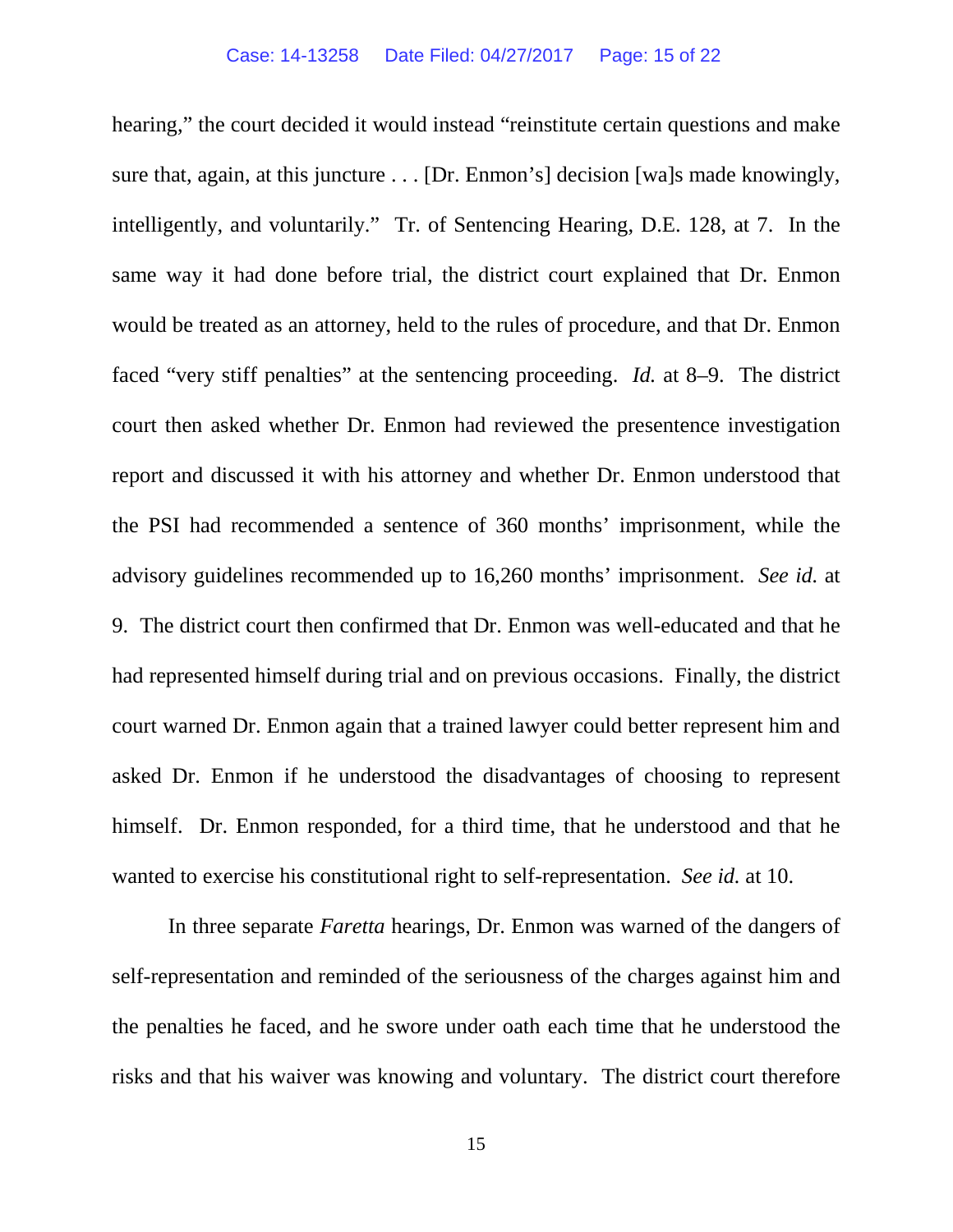did not err by observing Dr. Enmon's constitutional right to self-representation and by granting his request to waive counsel during trial and at sentencing.

### **IV**

We generally review *de novo* whether the evidence was sufficient to sustain a conviction. *See United States v. Gunn*, 369 F.3d 1229, 1234 (11th Cir. 2004). But where, as here, a defendant fails to move for a judgment of acquittal or renew such motion at the close of the evidence, that error "operates as a waiver . . . and forecloses any review of the sufficiency of the evidence except where a miscarriage of justice would result." *United States v. Tapia*, 761 F.2d 1488, 1492 (11th Cir. 1985) (internal citation and quotation marks omitted). We have interpreted this standard to require "a finding that 'the evidence on a key element of the offense is so tenuous that a conviction would be shocking.'"[4](#page-15-0) *Id.*

In analyzing the sufficiency of the evidence, we view the evidence in the light most favorable to the government and accept all reasonable inferences in favor of the jury's verdict. *See United States v. Hernandez*, 433 F.3d 1328, 1335 (11th Cir. 2005). "[A] jury may find that a doctor violated the [Controlled Substances] Act from evidence received from lay witnesses surrounding the facts

<span id="page-15-0"></span> $4$  After the government rested its case, the district court expressly asked Dr. Enmon if he wanted to move for a judgment of acquittal, but he declined to do so. Tr. of Trial Proceedings, D.E. 127, at 20. Following the jury's verdict, Dr. Enmon's standby counsel filed a one-page motion for a new trial, and the court ordered Dr. Enmon to file briefing to support the motion. Dr. Enmon chose not to and instead filed a *pro se* motion to vacate his conviction claiming the magistrate judge had improperly issued warrants against him.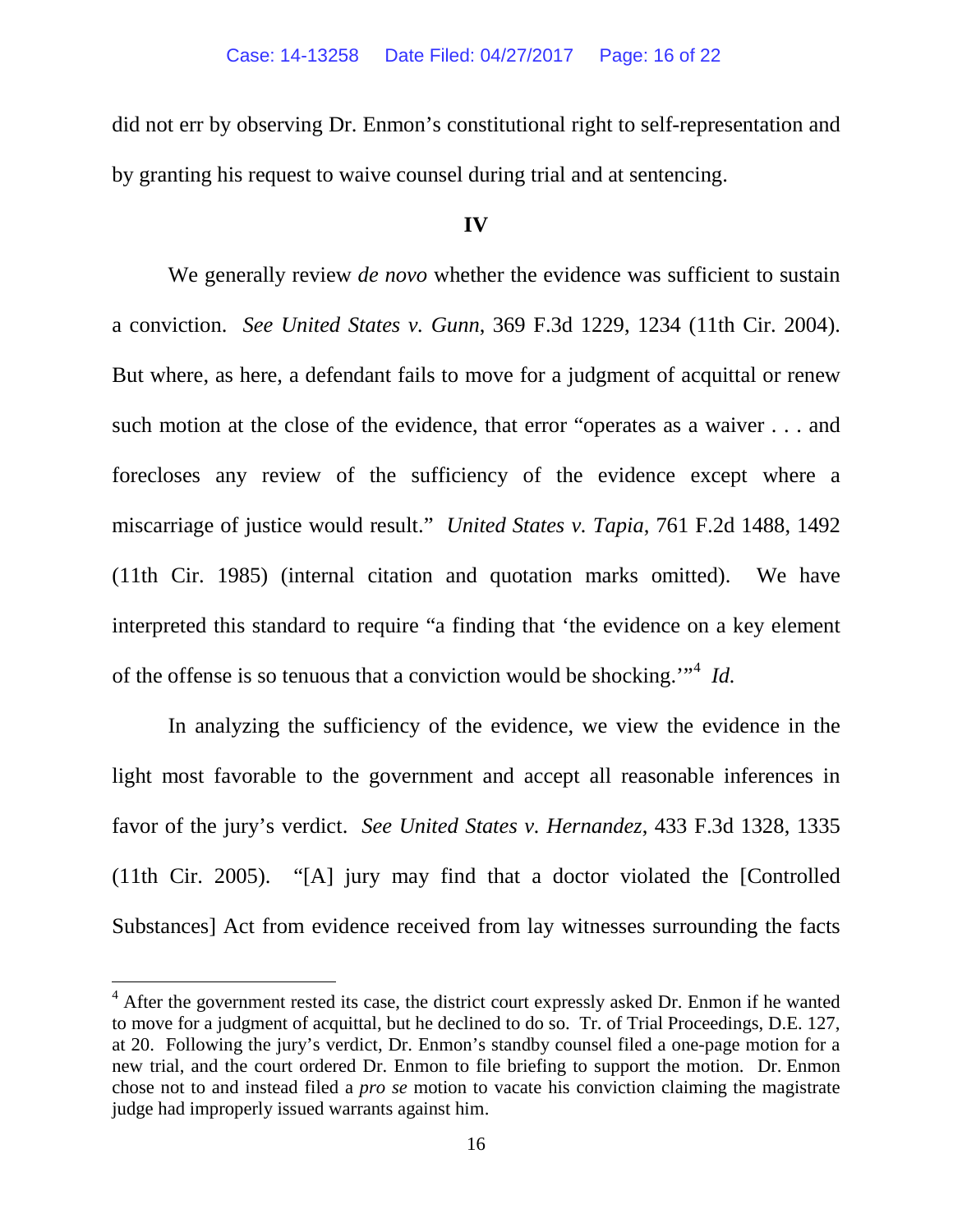#### Case: 14-13258 Date Filed: 04/27/2017 Page: 17 of 22

and circumstances of the prescriptions." *United States v. Joseph*, 709 F.3d 1082, 1100 (11th Cir. 2013) (internal citation and quotation marks omitted). Moreover, a "jury has exclusive province over [weighing the credibility of witnesses] and [we] may not revisit this question." *United States v. Chastain*, 198 F.3d 1338, 1351 (11th Cir. 1999).

To support his insufficiency claim, Dr. Enmon's only argument is that the government failed to present evidence regarding the applicable medical standards in Georgia, and that the error precluded the jury from finding that he did not prescribe medication for "a legitimate medical purpose" because the jury had no reliable benchmark by which to judge the allegations against him. *See* Br. of Appellant at 71. But the state's standard of medical care is not a necessary element of the federal offense, and Dr. Enmon has not pointed to evidence "on a key element of the offense" that is "so tenuous" as to establish manifest injustice. *Tapia*, 761 F.2d at 1488. *See also Joseph*, 709 F.3d at 1096 (rejecting, on plain error review, an objection to a jury instruction that measured conduct of a physician objectively based on generally accepted standards in the United States).

Irrespective of Georgia's medical standards, the jury was presented with sufficient evidence to infer that Dr. Enmon acted outside the scope of professional practice and without a legitimate medical purpose in issuing prescriptions. Several lay witnesses described the events that led to Dr. Enmon's arrest and stated that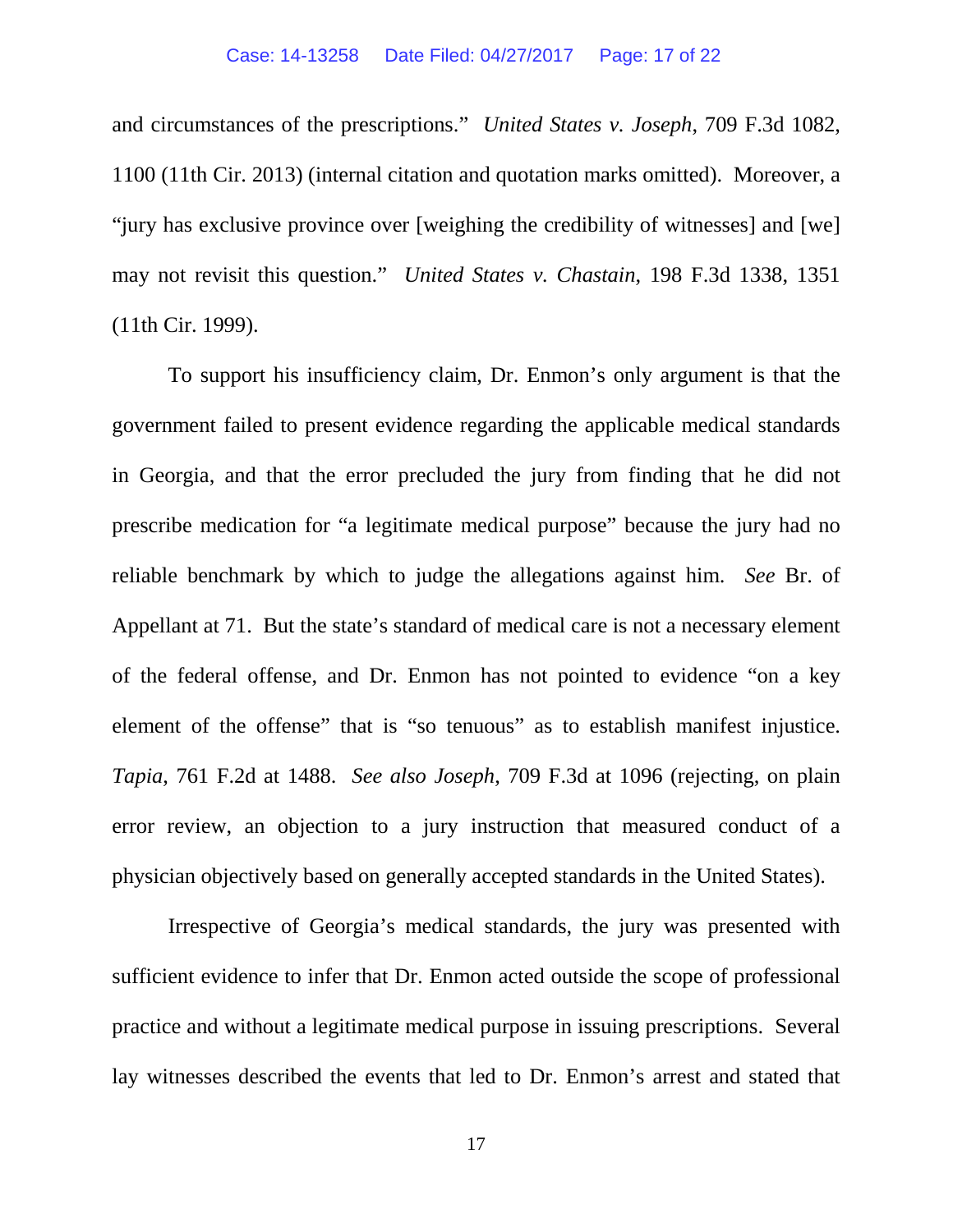#### Case: 14-13258 Date Filed: 04/27/2017 Page: 18 of 22

Dr. Enmon prescribed large amounts of medications after conducting cursory examinations of patients. Other witnesses testified that Dr. Enmon knew or should have known that his patients were abusing prescription drugs and that long lines formed outside the clinics each day. The government also elicited expert testimony from two witnesses who reported that Dr. Enmon's methods were not within the usual course of professional practice and that the overwhelming majority of Dr. Enmon's prescriptions were not medically indicated. Significantly, Dr. Enmon's former supervisor at Brunswick Wellness, Mr. Colandrea, and the clinic's former manager testified that they intended to run Brunswick Wellness as a "pill mill." Moreover, several of Dr. Enmon's former patients corroborated the testimony of other witnesses by admitting that they sought medications they did not need.

In sum, at least 28 witnesses testified about specific facts establishing that Dr. Enmon's practice of prescribing medications was not legitimate or not based on comprehensive medical examinations of patients. And finally, Dr. Enmon testified on his own behalf and claimed that he did not act outside of the usual course of professional practice. It was the province of the jury to discredit that testimony and credit the testimony of the other witnesses. *See Joseph*, 709 F.3d at 1100. Dr. Enmon therefore has not met the "miscarriage of justice" standard here.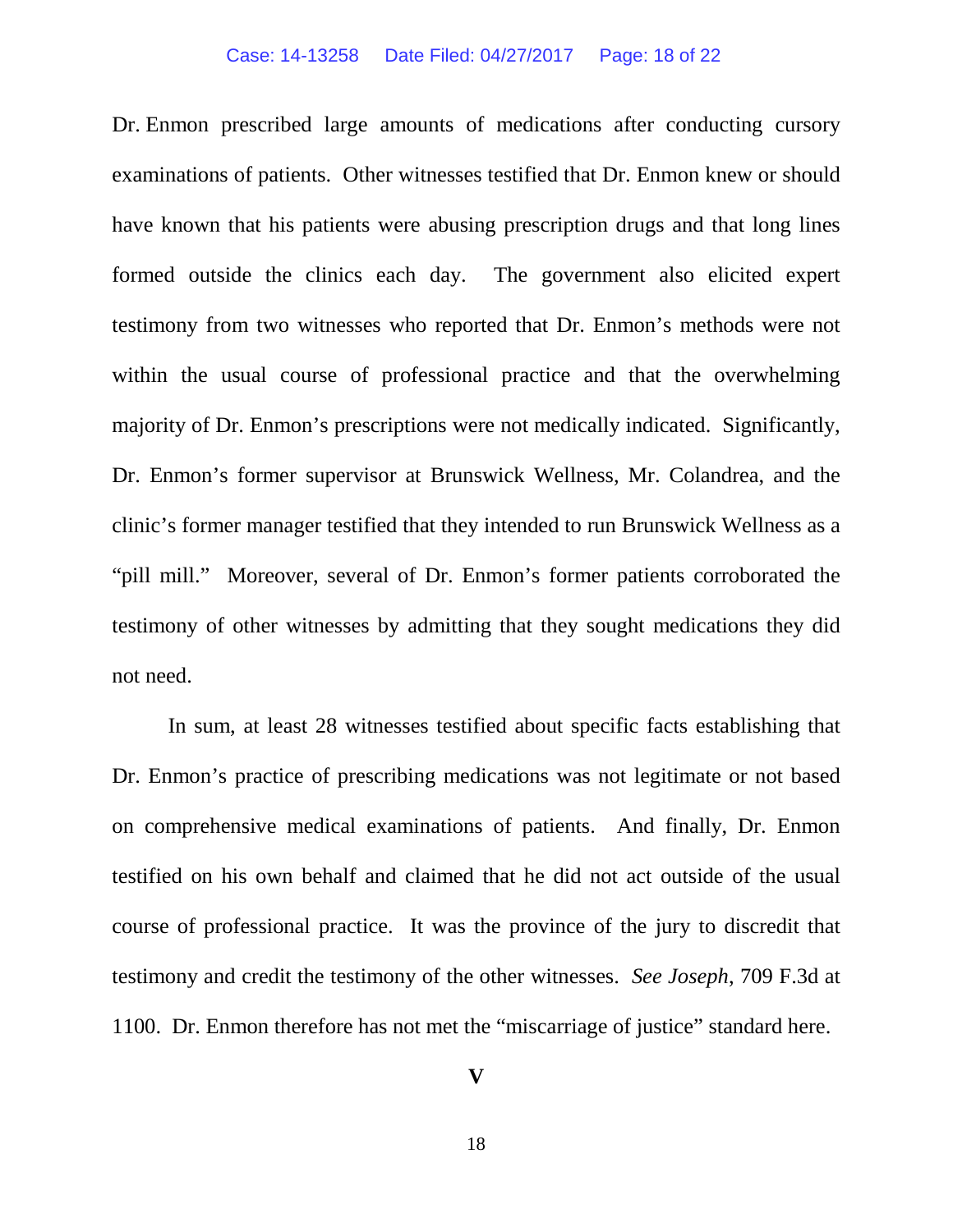Dr. Enmon's final argument is that his 240-month sentence is substantively unreasonable. We review the reasonableness of a sentence under a deferential abuse of discretion standard. *See Gall v. United States*, 552 U.S. 38, 41 (2007). The party challenging the sentence bears the burden of showing that it is substantively unreasonable in light of the record and the § 3553(a) factors. *See United States v. Tome*, 611 F.3d 1371, 1378 (11th Cir. 2010). We will vacate a sentence only if "we are left with the definite and firm conviction that the district court committed a clear error of judgment in weighing the § 3553(a) factors by arriving at a sentence that lies outside the range of reasonable sentences dictated by the facts of the case." *United States v. Irey*, 612 F.3d 1160, 1190 (11th Cir. 2010) (en banc) (internal quotation marks and citation omitted).

A district court "shall impose a sentence sufficient, but not greater than necessary to comply with the purposes" listed in  $\S$  3553(a), including the need "to afford adequate deterrence to criminal conduct, to protect the public from further crimes of the defendant [and] to provide the defendant with needed . . . correctional treatment in the most effective manner." 18 U.S.C.  $\S$  3553(a)(2)(B)-(D). Additional factors include "the nature and circumstances of the offense and the history and characteristics of the defendant . . . [and] the need to avoid unwarranted sentence disparities among defendants with similar records who have been found guilty of similar conduct." *Id.* at §§ 3553(a)(1), (6). There is no unwarranted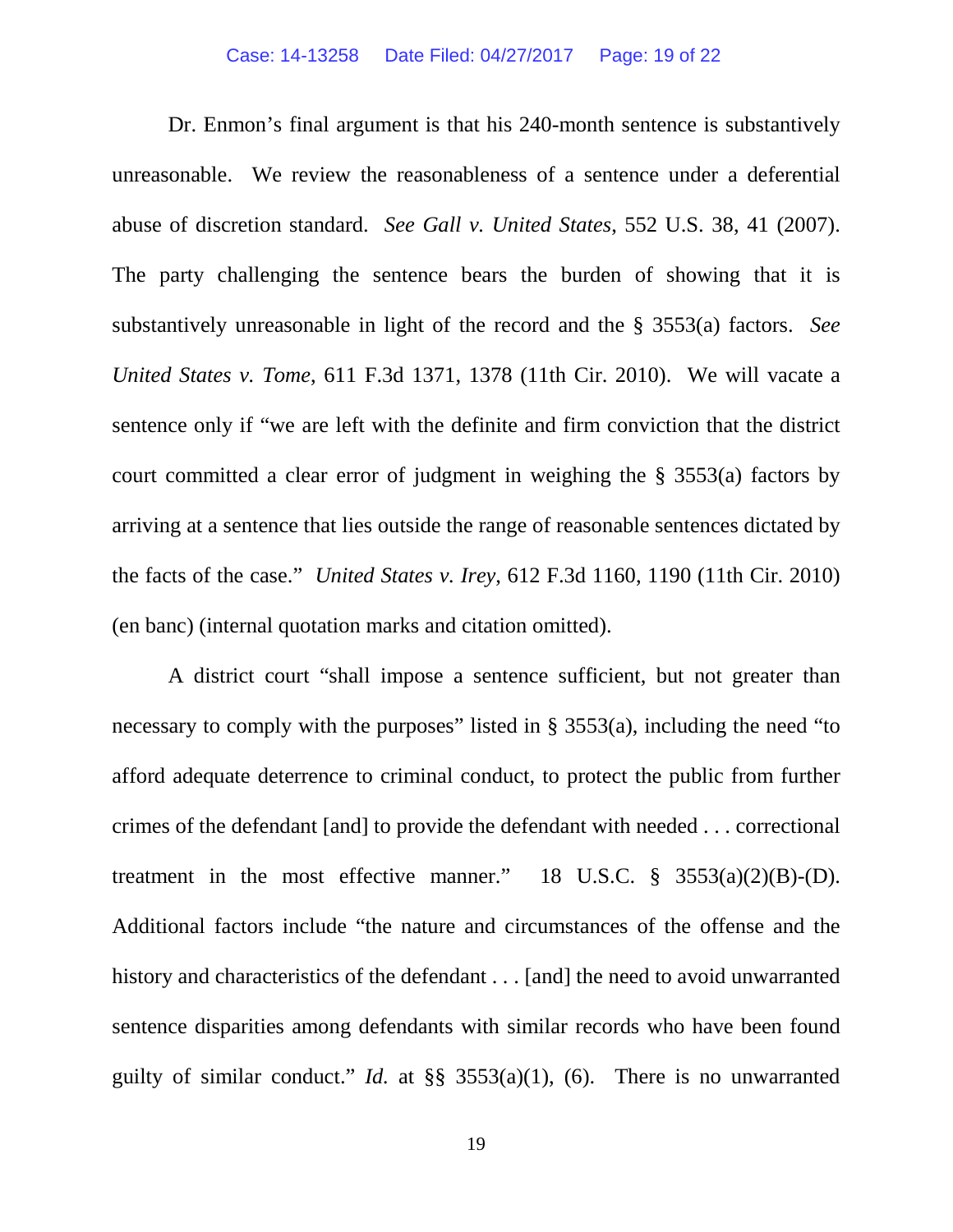disparity, however, "when a cooperating defendant pleads guilty and receives a lesser sentence than a defendant who proceeds to trial." *United States v. Langston*, 590 F.3d 1226, 1237 (11th Cir. 2009). A court must consider significant distinctions and it "should not draw comparisons to cases involving defendants who were convicted of less serious offenses." *See United States v. Jayyousi*, 657 F.3d 1085, 1118 (11th Cir. 2011).

Dr. Enmon's primary argument is that the drug guideline was drafted "with a view towards illicit drug dealers and not doctors who have been convicted of prescribing [medications] outside the usual course of professional practice." Br. of Appellant at 75. In Dr. Enmon's view, doctors do not need deterrence in the same way as "hardened drug dealers from the streets." *Id.*

Dr. Enmon's sentence of 240 months' imprisonment, however, is well below the advisory guidelines' recommendation of 16,260 months based on the large amount of controlled substances that Dr. Enmon prescribed, and that variance is an indicator of reasonableness. *See, e.g.*, *United States v. Hunt*, 526 F.3d 739, 746 (11th Cir. 2008) (highlighting that we expect a sentence within the advisory guideline range to be reasonable).<sup>[5](#page-19-0)</sup> Moreover, the district court stated that the advisory guideline range was "astounding" and "obviously far too much." Tr. of

<span id="page-19-0"></span> $5$  At sentencing, the government alluded to the evidence presented at trial indicating that Dr. Enmon wrote up to "155 prescriptions and [saw] 42 patients a day." Tr. of Sentencing Hearing, D.E. 128 at 39.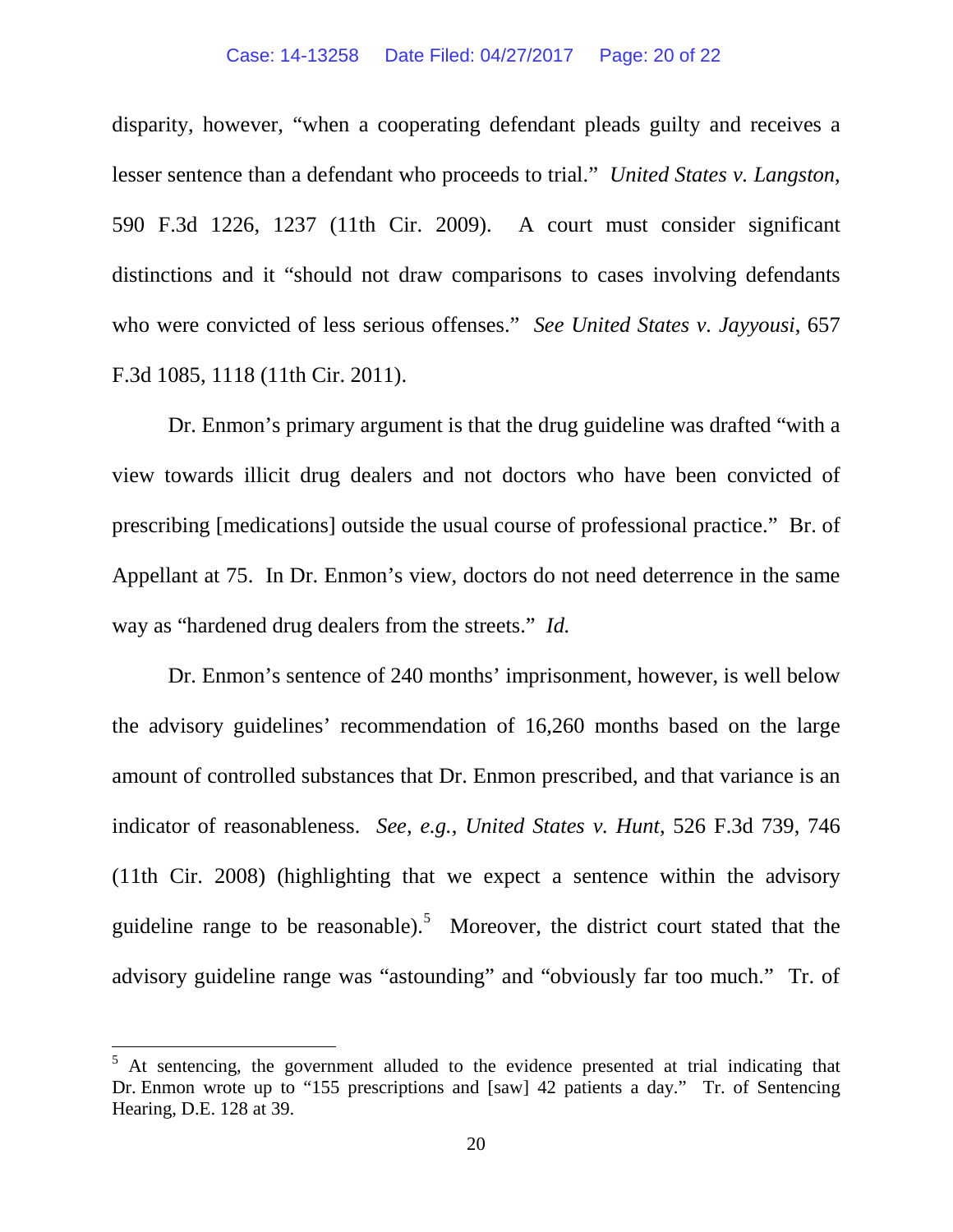Sentencing Hearing, D.E. 128 at 50. The district court was not unsympathetic to Dr. Enmon's legitimate concern about his inability to practice medicine; instead, it balanced Dr. Enmon's history and characteristics with the specific facts and circumstances of his offense. The district court also referenced its need to "find a punishment that is sufficient, but not greater than necessary, to accomplish the purposes of the punishment." *Id.* And finally, the district court noted that although a forensic report indicated Dr. Enmon had "anti-social [and] narcicisstic personality characteristics," it was not going to hold those findings against Dr. Enmon or allow the report to impact its sentencing decision. *See id*. at 51.

Dr. Enmon also argues that the district court abused its discretion by ignoring his sentencing disparity claim under § 3553(a)(6). But Dr. Enmon has not met his burden of presenting a suitable, comparable case. The only comparable defendant that Dr. Enmon offers is a co-conspirator, Mr. Colandrea. But Mr. Colandrea's situation is distinguishable because he pled guilty to conspiracy, accepted responsibility for the crime, and substantially assisted in the investigation and prosecution of others related to the "pill mill" operation. *See Langston*, 590 F.3d at 1237. *See also United States v. Williams*, 526 F.3d 1312, 1323 (11th Cir. 2008) (noting that a defendant's situation is not comparable to a co-conspirator who pleads guilty and assists the government). In exchange, the government moved for a downward departure and the district court was within its discretion to